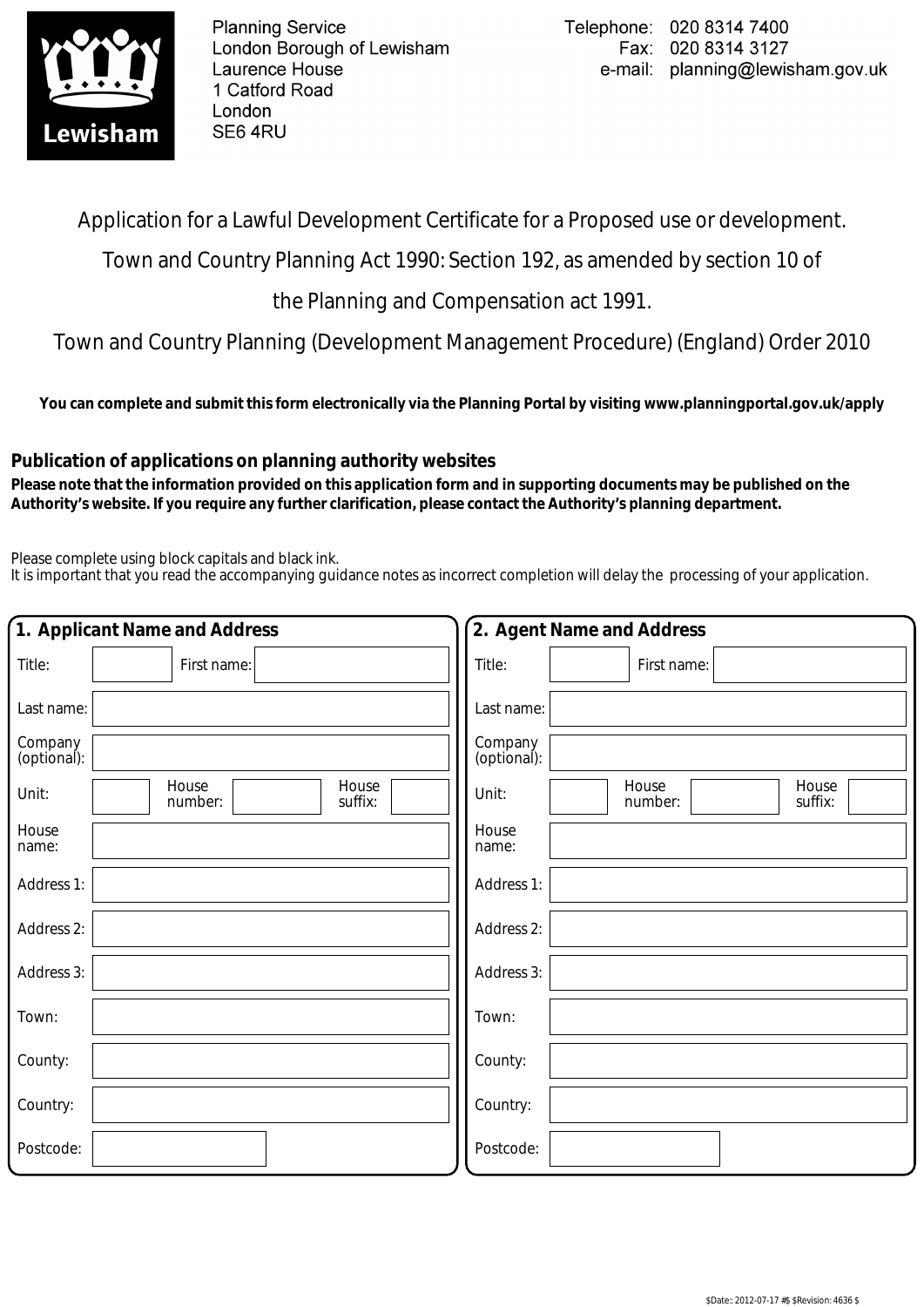| 3. Site Address Details                                                                                                                                                  |                                                                                                                                         |         |           |                  | 4. Pre-application Advice                                                                      |                                                                                     |                           |                                   |                                                 |                                                                             |                                                                    |
|--------------------------------------------------------------------------------------------------------------------------------------------------------------------------|-----------------------------------------------------------------------------------------------------------------------------------------|---------|-----------|------------------|------------------------------------------------------------------------------------------------|-------------------------------------------------------------------------------------|---------------------------|-----------------------------------|-------------------------------------------------|-----------------------------------------------------------------------------|--------------------------------------------------------------------|
| Please provide the full postal address of the application site.                                                                                                          |                                                                                                                                         |         |           |                  | Has assistance or prior advice been sought from the local<br>authority about this application? |                                                                                     |                           |                                   |                                                 |                                                                             |                                                                    |
| Unit:                                                                                                                                                                    | House                                                                                                                                   | number: |           | House<br>suffix: |                                                                                                |                                                                                     |                           |                                   |                                                 | Yes                                                                         | No                                                                 |
| House<br>name:                                                                                                                                                           |                                                                                                                                         |         |           |                  |                                                                                                |                                                                                     |                           |                                   |                                                 | you were given. (This will help the authority to deal with this             | If Yes, please complete the following information about the advice |
| Address 1:                                                                                                                                                               |                                                                                                                                         |         |           |                  |                                                                                                | application more efficiently).                                                      |                           |                                   | Please tick if the full contact details are not |                                                                             |                                                                    |
| Address 2:                                                                                                                                                               |                                                                                                                                         |         |           |                  |                                                                                                | known, and then complete as much as possible:                                       |                           |                                   |                                                 |                                                                             |                                                                    |
| Address 3:                                                                                                                                                               |                                                                                                                                         |         |           |                  |                                                                                                | Officer name:                                                                       |                           |                                   |                                                 |                                                                             |                                                                    |
| Town:                                                                                                                                                                    |                                                                                                                                         |         |           |                  |                                                                                                | Reference:                                                                          |                           |                                   |                                                 |                                                                             |                                                                    |
| County:                                                                                                                                                                  |                                                                                                                                         |         |           |                  |                                                                                                |                                                                                     |                           |                                   |                                                 |                                                                             |                                                                    |
| Postcode<br>(optional):                                                                                                                                                  |                                                                                                                                         |         |           |                  |                                                                                                | Date DD/MM/YYYY:                                                                    |                           |                                   |                                                 |                                                                             |                                                                    |
|                                                                                                                                                                          | Description of location or a grid reference.<br>(must be completed if postcode is not known):                                           |         |           |                  |                                                                                                | (must be pre-application submission)<br>Details of pre-application advice received? |                           |                                   |                                                 |                                                                             |                                                                    |
| Easting:                                                                                                                                                                 |                                                                                                                                         |         | Northing: |                  |                                                                                                |                                                                                     |                           |                                   |                                                 |                                                                             |                                                                    |
| Description:                                                                                                                                                             |                                                                                                                                         |         |           |                  |                                                                                                |                                                                                     |                           |                                   |                                                 |                                                                             |                                                                    |
|                                                                                                                                                                          |                                                                                                                                         |         |           |                  |                                                                                                |                                                                                     |                           |                                   |                                                 |                                                                             |                                                                    |
|                                                                                                                                                                          |                                                                                                                                         |         |           |                  |                                                                                                |                                                                                     |                           |                                   |                                                 |                                                                             |                                                                    |
|                                                                                                                                                                          |                                                                                                                                         |         |           |                  |                                                                                                |                                                                                     |                           |                                   |                                                 |                                                                             |                                                                    |
|                                                                                                                                                                          | 5. Lawful Development Certificate - Interest In Land<br>Please state the applicant's interest in the land?                              |         |           |                  |                                                                                                |                                                                                     |                           |                                   |                                                 |                                                                             |                                                                    |
| Owner:                                                                                                                                                                   | Yes                                                                                                                                     | No      |           | Lessee:          | Yes                                                                                            | No                                                                                  |                           |                                   | Occupier:                                       | Yes                                                                         | No                                                                 |
|                                                                                                                                                                          | If Yes to Lessee or Occupier please give details of the owner and state whether they have been informed in writing of this application: |         |           |                  |                                                                                                |                                                                                     |                           |                                   |                                                 |                                                                             |                                                                    |
|                                                                                                                                                                          | Name                                                                                                                                    |         |           |                  |                                                                                                | Address                                                                             |                           |                                   |                                                 | Yes                                                                         | Have they been informed<br>in writing of the application<br>No     |
|                                                                                                                                                                          |                                                                                                                                         |         |           |                  |                                                                                                |                                                                                     |                           |                                   |                                                 |                                                                             |                                                                    |
|                                                                                                                                                                          | if No to all the above, pleases give name and addresses of anyone you know who has an interest in the land:                             |         |           |                  |                                                                                                |                                                                                     |                           |                                   |                                                 |                                                                             |                                                                    |
|                                                                                                                                                                          |                                                                                                                                         |         |           |                  |                                                                                                | Nature of                                                                           |                           | Have they been<br>informed of the |                                                 |                                                                             |                                                                    |
|                                                                                                                                                                          | Name                                                                                                                                    |         | Address   |                  |                                                                                                | interest<br>in the land                                                             | application?<br>Yes<br>No |                                   |                                                 | if they have not been informed of the<br>application please explain why not |                                                                    |
|                                                                                                                                                                          |                                                                                                                                         |         |           |                  |                                                                                                |                                                                                     |                           |                                   |                                                 |                                                                             |                                                                    |
|                                                                                                                                                                          |                                                                                                                                         |         |           |                  |                                                                                                |                                                                                     |                           |                                   |                                                 |                                                                             |                                                                    |
|                                                                                                                                                                          |                                                                                                                                         |         |           |                  |                                                                                                |                                                                                     |                           |                                   |                                                 |                                                                             |                                                                    |
|                                                                                                                                                                          |                                                                                                                                         |         |           |                  |                                                                                                |                                                                                     |                           |                                   |                                                 |                                                                             |                                                                    |
|                                                                                                                                                                          |                                                                                                                                         |         |           |                  |                                                                                                |                                                                                     |                           |                                   |                                                 |                                                                             |                                                                    |
|                                                                                                                                                                          |                                                                                                                                         |         |           |                  |                                                                                                |                                                                                     |                           |                                   |                                                 |                                                                             |                                                                    |
|                                                                                                                                                                          |                                                                                                                                         |         |           |                  |                                                                                                |                                                                                     |                           |                                   |                                                 |                                                                             |                                                                    |
|                                                                                                                                                                          | 6. Authority Employee / Member                                                                                                          |         |           |                  |                                                                                                |                                                                                     |                           |                                   |                                                 |                                                                             |                                                                    |
| With respect to the Authority:<br>1. I am a member of staff<br>3. I am related to a member of staff<br>2. I am an elected member<br>4. I am related to an elected member |                                                                                                                                         |         |           |                  | Do any of these statements apply to you?<br>No<br>Yes                                          |                                                                                     |                           |                                   |                                                 |                                                                             |                                                                    |
|                                                                                                                                                                          | If Yes, please provide details of the name, relationship and role                                                                       |         |           |                  |                                                                                                |                                                                                     |                           |                                   |                                                 |                                                                             |                                                                    |
|                                                                                                                                                                          |                                                                                                                                         |         |           |                  |                                                                                                |                                                                                     |                           |                                   |                                                 |                                                                             |                                                                    |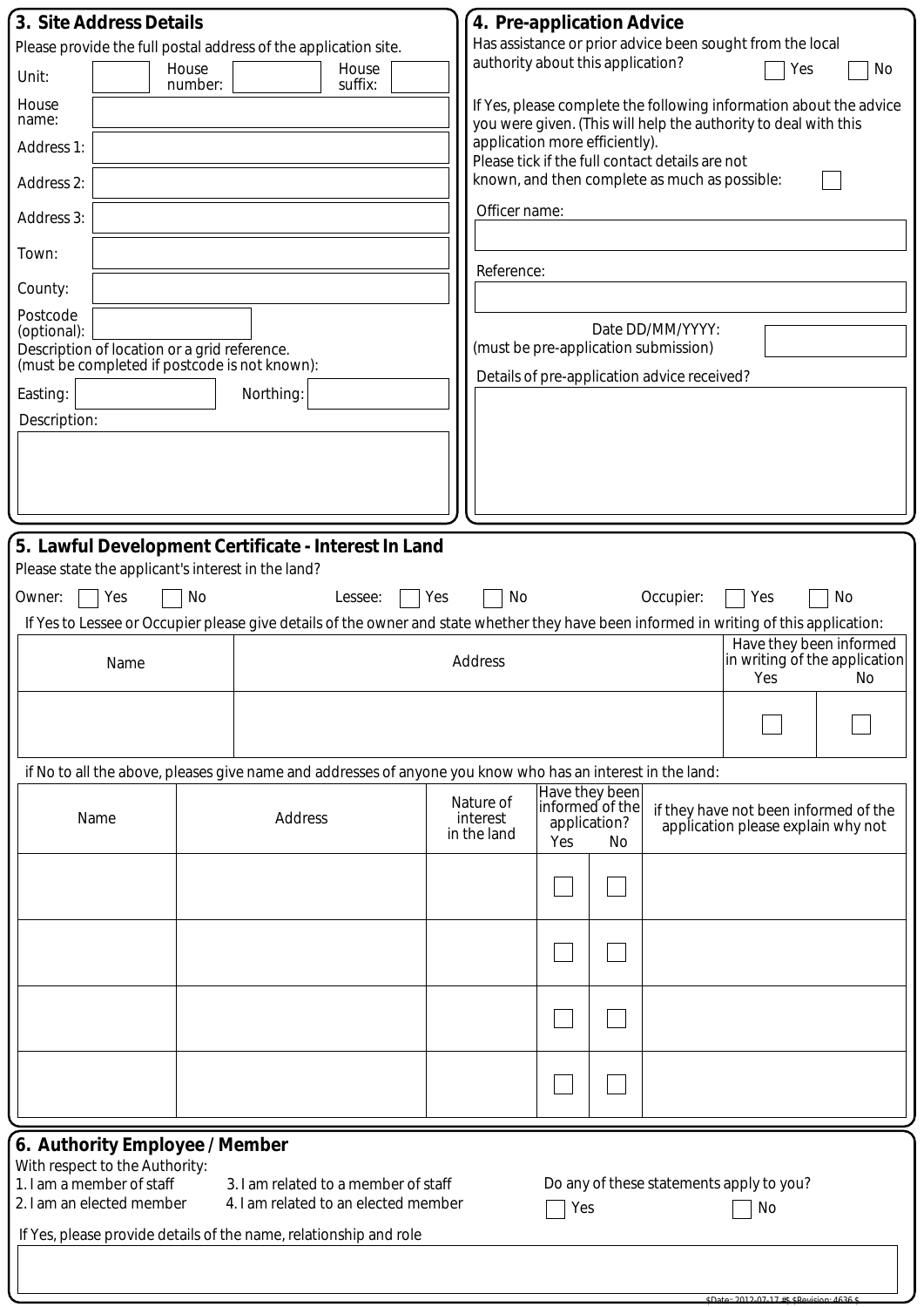| 7. Grounds For Application                                                                                                                                                                 |                                                                                                                                                                                                                                                                                      |
|--------------------------------------------------------------------------------------------------------------------------------------------------------------------------------------------|--------------------------------------------------------------------------------------------------------------------------------------------------------------------------------------------------------------------------------------------------------------------------------------|
| Information About The Existing Use(s)                                                                                                                                                      | Information About The Proposed Use(s)                                                                                                                                                                                                                                                |
| Please explain why you consider the existing or last use of the land<br>is lawful, or why you consider that any existing buildings, which it<br>is proposed to alter, or extend are lawful | If you consider the proposed use is within a 'Use Class' in the Town<br>and Country Planning (Use Classes) Order 1987 (as amended), state<br>which one:                                                                                                                              |
|                                                                                                                                                                                            |                                                                                                                                                                                                                                                                                      |
|                                                                                                                                                                                            | Is the proposed operation or use:                                                                                                                                                                                                                                                    |
|                                                                                                                                                                                            | Temporary<br>Permanent                                                                                                                                                                                                                                                               |
|                                                                                                                                                                                            | If temporary please give details:                                                                                                                                                                                                                                                    |
|                                                                                                                                                                                            |                                                                                                                                                                                                                                                                                      |
|                                                                                                                                                                                            |                                                                                                                                                                                                                                                                                      |
| Please list the supporting documentary evidence (such as a<br>planning permission) which accompanies this application:                                                                     |                                                                                                                                                                                                                                                                                      |
| 1.                                                                                                                                                                                         | Please state why you consider that a Lawful Development<br>Certificate should be granted for this proposal:                                                                                                                                                                          |
|                                                                                                                                                                                            |                                                                                                                                                                                                                                                                                      |
| 2.                                                                                                                                                                                         |                                                                                                                                                                                                                                                                                      |
| 3.                                                                                                                                                                                         |                                                                                                                                                                                                                                                                                      |
| 4.                                                                                                                                                                                         |                                                                                                                                                                                                                                                                                      |
| 5.                                                                                                                                                                                         |                                                                                                                                                                                                                                                                                      |
| If you consider the existing, or last use is within a 'Use Class' in the<br>Town and Country Planning (Use Classes) Order 1987 (as                                                         |                                                                                                                                                                                                                                                                                      |
| amended), state which one:                                                                                                                                                                 |                                                                                                                                                                                                                                                                                      |
|                                                                                                                                                                                            |                                                                                                                                                                                                                                                                                      |
| 8. Description Of Proposal                                                                                                                                                                 |                                                                                                                                                                                                                                                                                      |
| Does the proposal consist of, or include:<br>a) The carrying out of building or other operations?                                                                                          | Yes<br>No                                                                                                                                                                                                                                                                            |
|                                                                                                                                                                                            | If Yes to a, please give detailed description of all such operations (includes the need to describe any proposal to alter or create a new<br>access, layout any new street, construct any associated hard-standings, means of enclosure or means of draining the land/buildings) and |
| indicate on your plans (in the case of a proposed building the plan should indicate the precise siting and exact dimensions):                                                              |                                                                                                                                                                                                                                                                                      |
|                                                                                                                                                                                            |                                                                                                                                                                                                                                                                                      |
|                                                                                                                                                                                            |                                                                                                                                                                                                                                                                                      |
| b) Change of use of the land or building(s)?                                                                                                                                               | Yes<br>No                                                                                                                                                                                                                                                                            |
| machinery to be installed and the hours the proposed use will be carried out.                                                                                                              | If Yes to b, please give a full description of the scale and nature of the proposed use, including the processes to be carried out, any                                                                                                                                              |
|                                                                                                                                                                                            |                                                                                                                                                                                                                                                                                      |
|                                                                                                                                                                                            |                                                                                                                                                                                                                                                                                      |
|                                                                                                                                                                                            |                                                                                                                                                                                                                                                                                      |
| If Yes to b, please describe fully the existing or the last known use, with the date this use ceased:                                                                                      |                                                                                                                                                                                                                                                                                      |
|                                                                                                                                                                                            |                                                                                                                                                                                                                                                                                      |
|                                                                                                                                                                                            |                                                                                                                                                                                                                                                                                      |
| Has the proposal been started?                                                                                                                                                             | Yes<br>No<br>\$Date:: 2012-07-17 #\$ \$Revision: 4636 \$                                                                                                                                                                                                                             |
|                                                                                                                                                                                            |                                                                                                                                                                                                                                                                                      |